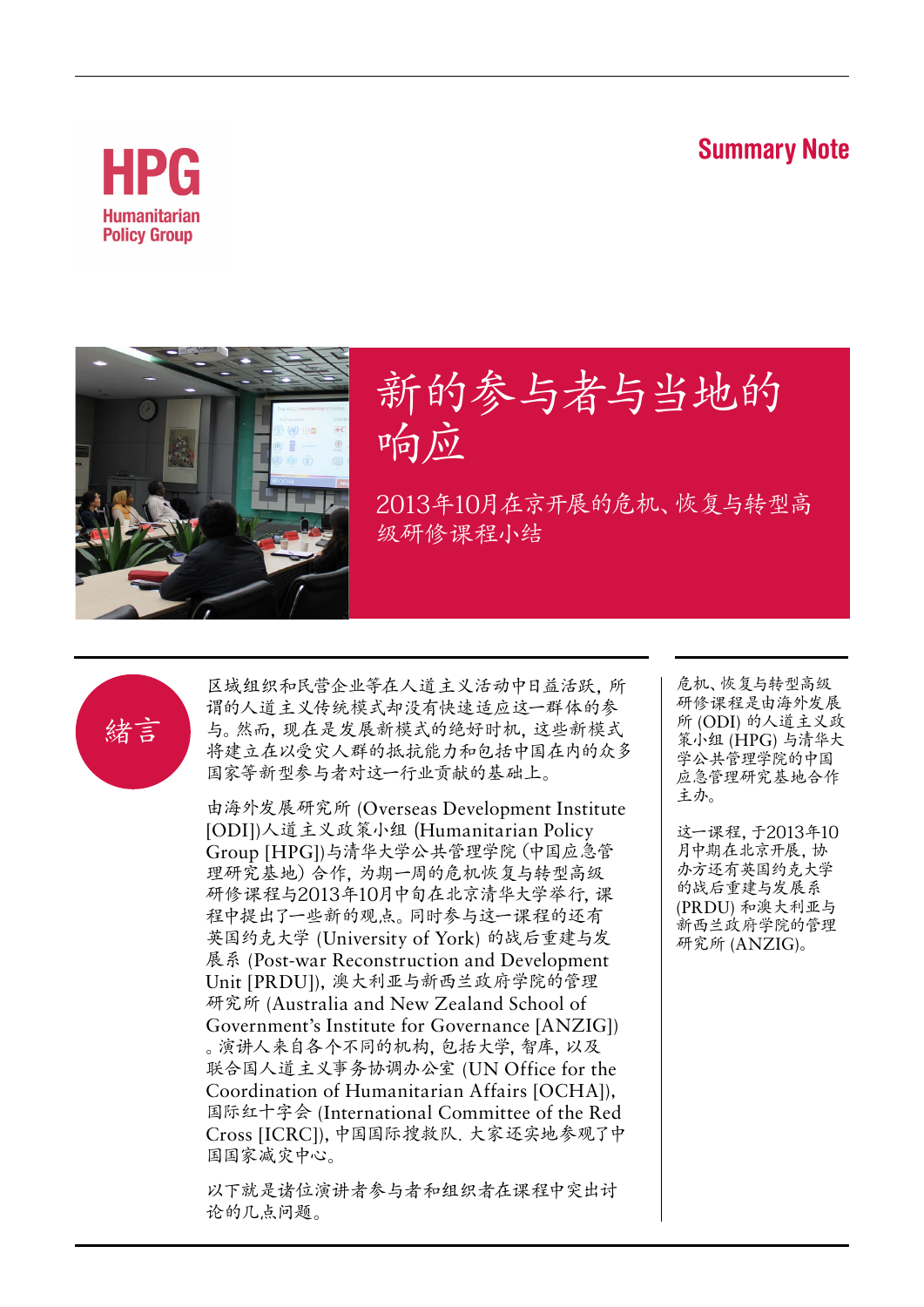### 难逃商业模式: 危急中的国际 参与

在这一高级课程中,演讲者和参与者都回顾了 包括联合国和红十字会运动在内的现有人道主 义机构, 以及现行的融资和协调机制, 并对其 进行了批判性的反思。参与者对业务转包这一 现象尤其不满。转包行为,看似有利于加强问 责机制,但实际中常常造成重要人道主义资源 的浪费。比如,联合国成员国把救助资金分配 到一些具体的联合国机构中,这些机构再把其 分包到各国际非政府组织中,国际组织再进一 步把其中很多具体执行项目分包给当地的非政 府组织和以社区为基础的机构。因此,不同的 参与者都呼吁建立新型机制,确保资金快速顺 利的从捐赠者流向救援受灾社区的人们,从而 减少由于层层转包而大量丢失的资金。

要达到这一目的,不仅需要一个新型机制,倡 导能力建设同样重要,由此来真正增强当地机 构的能力,并使其在不受过度监督的情况下同 国外捐赠者和主要的人道主义机构合作。参与 者和演讲者都强调了现行能力建设模式中存在 的不足,注意到这些模式通常都依赖昂贵的外 来专家,没有太大作用的短期或在职培训,这 些方式在满足项目执行需求中所起到的作用都 微乎其微。

除项目外包和能力不足问题外,参与者和演讲 者还提到了传统人道主义机制日益复杂并令人 费解的特性。比如,由不同机构组成的人道主 义小组原本只是通过组织座谈会来填补一些空 白,保障能够对在国内流离失所的人群或者社 会的保护义务等方面进行持续的关注。而现 在,这些都变形成了包罗万象的官僚主义迷 宫。在一个关于领导能力的谈论中就提出了一 个例子:一旦利益相关者开始讨论谁应该在执 行中带头努力,机构内部的合作和创新能力就 受到了阻碍。此外,一些参与者和演讲者还注 意到对机构任务和机构之间明争暗斗的顾虑有 时还违背了受灾人民的利益。

#### 新的参与者:区域组织和私营

#### 部门

这一课程还强调了革新的新机遇,尤其是围绕 着区域组织和私营部门等的所谓"新型"或 者"新兴"参与者的革新。

几个课程的参与者和演讲者都有过和地区组织 直接工作或者研究的经历,这些组织就包括 伊斯兰开发银行 (Islamic Development Bank [IDB]),伊斯兰合作组织 (Organisation of Islamic Cooperation [OIC])和东南亚国家联 盟 (Association of Southeast Asian Nations [ASEAN])。比如在一节课中就讲到,在2008 年纳尔吉斯龙卷风发生后,缅甸政府不允许大 量难于管理的国际救助团队进入缅甸境内,而 东南亚国家联盟在缅甸的主要任务就是克服这 一困难,帮助改变政府态度,保证救援通道的 畅通。另外,除了为国际机构的救援渠道提供 便利以外,东南亚国家联盟还帮助了近两千名 救援工作者办理签证,并建立了帮助监督和协 调救援的系统。

此外,课程中还分享了伊斯兰合作组织, 伊斯兰开发银行,东非政府间发展管理局 (East African Inter-Governmental Authority on Development [IGAD]) 和南亚区域合作 协会(South Asian Association for Regional Cooperation [SAARC]) 中的相关案例。例 如,一个参与者提到伊斯兰合作组织通过 它的人道主义事务部 (Islamic Cooperation Humanitarian Affairs Department [ICHAD]) 目前正在执行41个项目,并且建立一个人 道主义应急基金。在过去,伊斯兰合作组织在 波斯尼亚和黑塞哥维那,加沙地区,索马里难 民营以及其他许多地区组织过行动,来救援受 灾群众。同时,伊斯兰发展银行也介入了人类 发展,基础设施建设,农业和农村发展等相关 领域,这就包括为年轻人提供教育工作和小额 信贷的一些项目。其他更多例子就不在此一 列举了。

私营部门也在人道主义活动和灾后恢复中扮演 着越来越重要的角色。课程期间提到,私营部



*I wish to express my deep thanks and gratitude to the ODI and Tsinghua University for the excellent course and the terrific atmosphere in which it was conducted. That was really wonderful and as I said before, for me it was the best training course in terms of content and organization I ever attended"*

**Azhari Gasim Ahmed** - Lead economist, Islamic Development Bank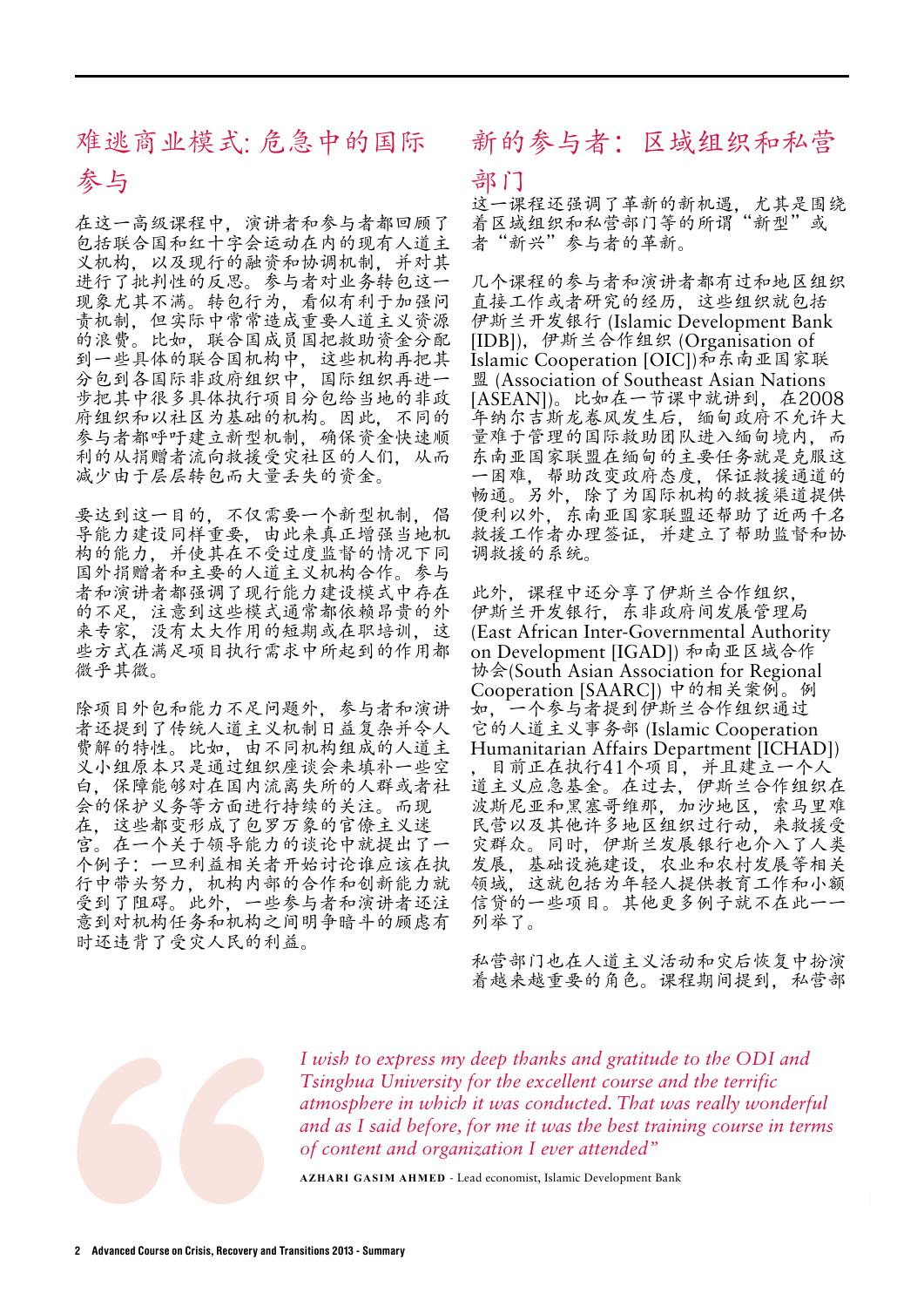

家减灾中心的卫星系统 © Humanitarian Policy Group

门长期以来在灾后供给救援机构,制造物资和 提供服务中都起着重要的作用。然而,参与者 都感觉到现在重要的不仅仅是要关注私营部门 作为供给者,服务提供者,或者是出于企业主 动承担社会责任而成为捐赠者的角色。相反, 他们提出了新的方法,无论是以谷歌的地理空 间图像形式,还是以宜家基金会努力与联合国 难民署 (UN High Commissioner for Refugees [UNHCR]) 合作建立更好庇护所的形式, 使 私营部门能够把新的科技运用其中,协助灾后 社区。比如,一个参与者说到一种方式,多国 银行通过分享他们的应急计划和连续性安排, 帮助加强了非洲国家银行的适应和恢复能力。 不过,参与者也表示还需要建立更多创新性的 方式来让私营企业在其核心业务模式中参与到 应急响应和准备中去,并能够作出贡献。

### 从新兴力量中学习: 中国的经历

尽管常常被称为是"新"的参与者,中国政府 实际上在应对灾难中已有长期的国内和国际经 验。清华大学公共管理学院副院长,中国应 急管理研究基地主任彭宗超教授指出,20世 纪全球35%的7级或者7级以上地震发生在中 国,中国不仅是地震多灾区,也是洪水,干 旱,火灾,台风,暴风雪和非典等流行病的高 发区。平均来讲,自然灾害造成的损失占中国 年GDP的1.6%左右。据报告,2013年的前三 个季度地震和自然灾害就造成了约845亿美元

的损失。今年前9个月中就有856,000个家庭 因为灾害而被毁。

清华大学公共管理学院院长薛澜教授指 出,2003年的非典在造就中国灾难应对方式 中起到了重要的作用,中国的应急管理体系因 此而大大增强。但非典过后,中国政府也逐渐 发现,中国的备灾救灾机制过于集中化,应急 管理服务仍有一些不足。就像许多国际组织 一样,中国也没有完全摆脱传统应急模式的束 缚:首先在多个层次上引进了类似复杂应急计 划的高度结构化机制,而没有一个能对民间社 会和团体的贡献负责的并且更具有灵活性的应 急响应机制。

但无论如何,中国的灾难应对工具不仅在国内 也在国际上得到了一定的发展。中国国际搜救 队是一个借鉴了军队、警察和民间专业知识的 团队。在伊朗2003年巴姆地震,印度尼西亚 2004年的印度洋海啸,海地2010年地震和其 他一些地区的灾难后,这个队伍都前往受灾区 参加救援活动,并用他们的能力治疗了成千名 患者,拯救了几十条被埋在废墟下面的生命。 作为唯一一个中国在海外人道主义精神的体 现,这支救援队表达出了中国对能在国内以及 国外紧急应对中作出更大贡献的渴望。

同时,中国也以创造性的方式将科技应用到 救灾当中。例如,国家减灾中心就建立了国 家最先进的工作间,在工作间里,可以利用 包括从三个轨道卫星上得到的图像和由私人 公司经营的无人驾驶飞机等一系列工具监测